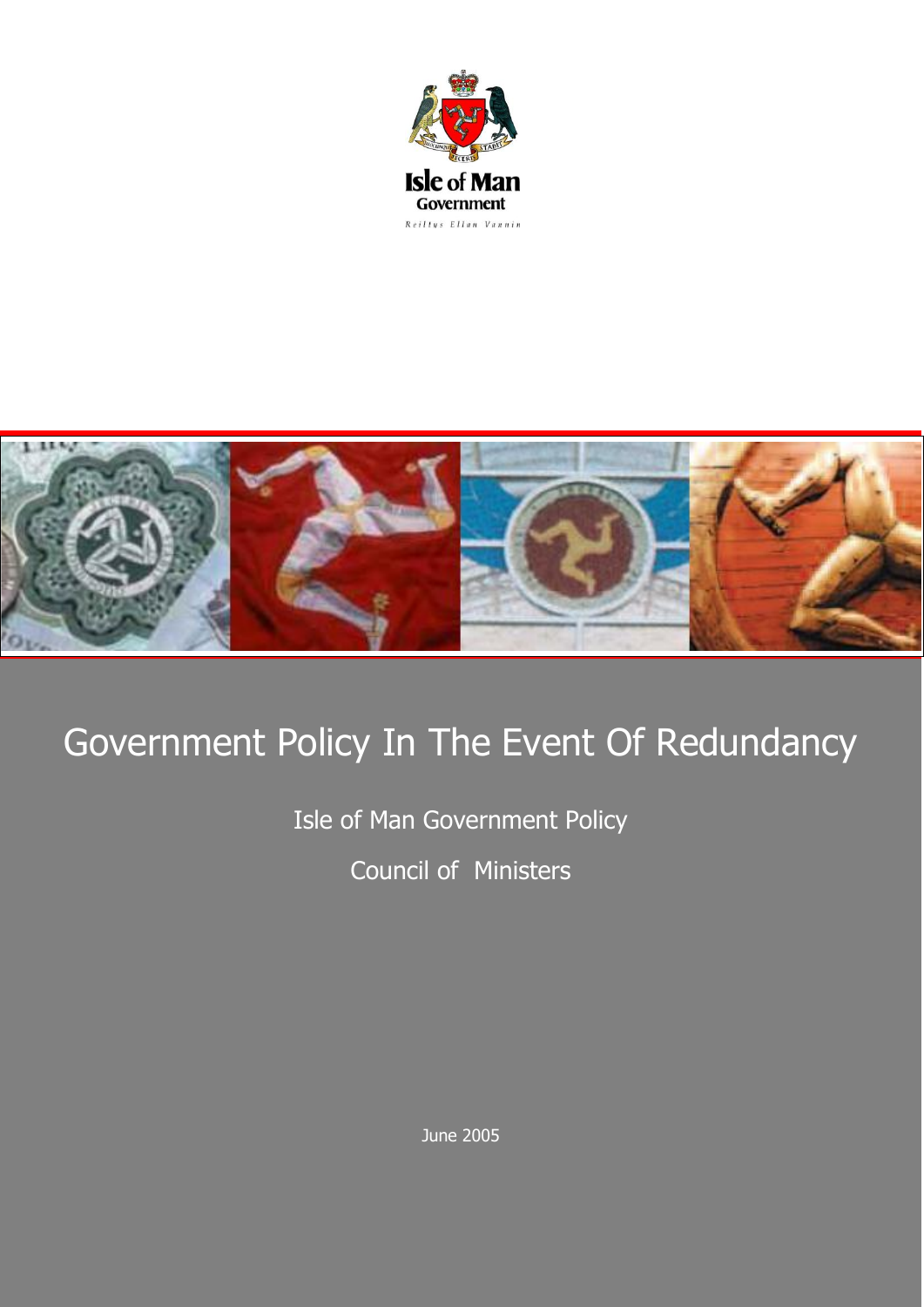## **Policy**

It is Government policy to provide a stable work environment and security of employment for its employees, so far as is practicable. To this end it will endeavour to plan its human resource needs in such a manner as to minimise disruption to the provision of public services and avoid job losses to the maximum extent possible. In any event, employing authorities will contemplate compulsory redundancies only where no practical alternative exists.

## **Implementation**

To achieve this:-

- (a) Where the need arises to reduce the size of the workforce or to reorganise it because different skills are required, consideration will be given specifically to the following alternative options (not listed in any order of priority) to minimise or avoid the need for compulsory redundancies:-
	- (i) natural wastage;
	- (ii) restrictions on recruitment;
	- (iii) re-training or re-deployment by the employing authority;
	- (iv) changes to working practices to increase flexibility and reduce or eliminate the need for overtime;
	- (v) introduction of short-time working, temporary lay off or job sharing (where appropriate and provided for in the Contract of Employment or by an agreed variation of its terms);
	- (vi) compulsory retirement of those employees already beyond the normal retirement age;
	- (vii) seeking applicants for voluntary redundancy or early retirement;
	- (viii) termination of the employment of temporary or casual staff.
- (b) Preliminary consultation will then take place with those concerned, including recognised registered trades unions or staff associations, and such consultation will precede any public announcement of a redundancy programme and the issue of notices of termination. The purpose of the consultation will be to provide an opportunity for all concerned to explore the above options for reducing staff numbers or for achieving the required balance of skills and experience and to seek mutually acceptable solutions through a genuine and constructive exchange of views.
- (c) If after due consideration of all the options, the need for redundancies remains, the employing authority will begin a process of further formal consultation with recognised registered trades unions or staff associations (or with individual employees where they are not represented), at the start of which the following information will be provided (or as soon as it becomes available):-
	- (i) the reasons for the proposed redundancies;